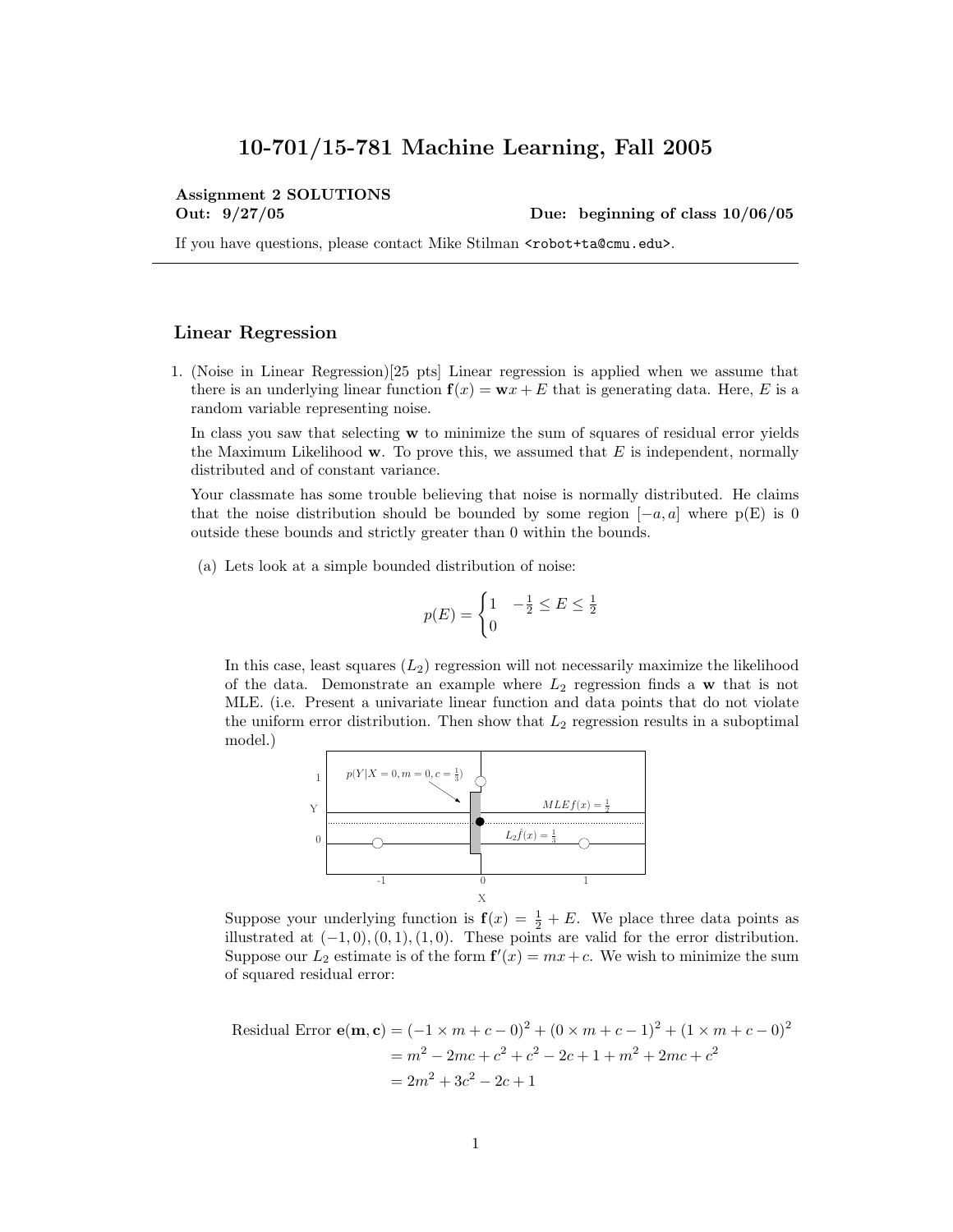Setting the partial derivatives to 0 trivially yields:

$$
\frac{\delta \mathbf{e}}{\delta m} = 0
$$
  
\n
$$
4m = 0
$$
  
\n
$$
m = 0
$$
  
\n
$$
\frac{\delta \mathbf{e}}{\delta c} = 0
$$
  
\n
$$
6c - 2 = 0
$$
  
\n
$$
c = \frac{1}{3}
$$

Now, our  $L_2$  estimate  $f'(x_1) = f'(0) = \frac{1}{3}$ . Yet the data point  $y_1 = 1$ . Hence the probability of this data point is  $0$  given the  $L_2$  parameters. The likelihood of our three data points is:

$$
\prod_{i=1}^{n} p(y_i|w, x_i) = 1 \times 0 \times 1 = 0
$$

Notice that if we were to select  $b = \frac{1}{2}$  then we would get a probability of 1 for all the data points, yielding a cumulative likelihood of 1. That is the MLE estimate. Clearly, in this case  $L_2$  does not find a parameter that maximizes the likelihood of the data.

(b) Your classmate accepts that uniform distributions are not necessarily a good model for noise. The bigger question, however, remains unresolved: Is there a bounded distribution for noise such that least squares regression always finds the MLE  $\mathbf{w}$ ? Either define such a distribution and prove that  $L_2$  regression must find the MLE w (for any valid linear function/data points), or prove that no such distribution exists. (Visual arguments are acceptable, but they must be supported by clear and correct logical reasoning.)

Your classmate will be disappointed: there is NO error distribution that follows his rules and guarantees that least squares will find the MLE solution.

For any distribution that is positive iff it is in the range  $[-a,a]$ : Let h be the width of the distribution,  $h = 2a$ . Let your underlying function be horizontal with  $m = 0$  and  $c = a$ . Thus, for any x, the error distribution always lies between 0 and h.

$$
y(x) = 0 \times x + \frac{h}{2}
$$

• Select three data points  $(-1,0), (0,h), (1,0)$ .

Observe that there exists a linear function  $(y(x) = 0 \times x + \frac{h}{2})$  such that  $p(y_i|w, x_i) > 0$ for all three points. Therefore, the cumulative likelihood of the data given this function is greater than 0.

• The function that maximizes the likelihood of the data must also yield a likelihood that is greater than 0.

The least squares solution is found in the same way as (a):

$$
L_2 y'(x) = 0 \times x + \frac{h}{3}
$$

Clearly  $\frac{h}{3} + \frac{h}{2} < h$  and hence the data point at  $x = 0$  is outside the noise bounds for the  $L_2$  solution (e.g.  $p(Y = h | L_2, X = 0) = 0$ ).

• Regardless of  $p(y_i|L_2, x_i)$  for the remaining two data points, the likelihood of the data (product of probabilities) for the  $L_2$  solution will be 0.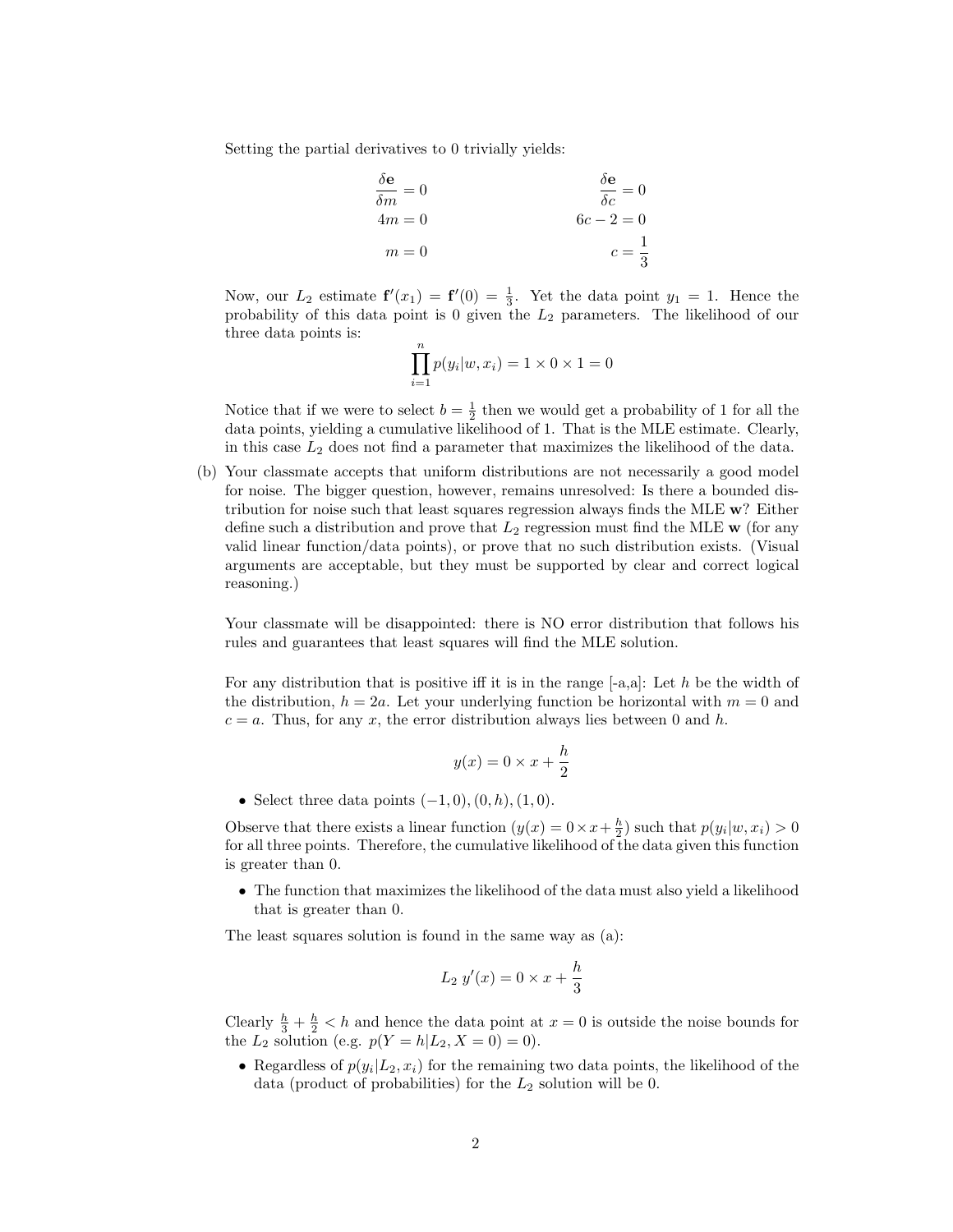Thus, for any distribution that is positive iff it is in the range [-a,a], we see an example where  $L_2$  does not find the MLE solution.

2. (Interpolating with Regression) [20 pts] One fun application of regression is interpolation. Basic linear regression fits a line to points. By introducing basis functions we were able to model polynomials.

Some functions, however, are quite complex and could require very high order polynomials to achieve accurate modeling. Often it is better to split these functions into segments at some number of points that we call knots.

In the following exercises you may use these functions to simplify your notation:

$$
I(a, b, x) = \begin{cases} 1 & a \le x < b \\ 0 & otherwise \end{cases} \qquad G(x) = \begin{cases} 1 & 0 < x \\ 0 & otherwise \end{cases}
$$

(a) We have split the following data-set into three evenly spaced regions at knots  $\xi_1$  and  $\xi_2$  (where  $\xi_{i+1} - \xi_i = 160$ ). The data set represents some function  $y = f(x) + E$ . Suppose we applied linear regression to each segment separately. Draw a rough sketch of the resulting model function.



(b) Your model should be discontinuous. It is possible to achieve the same model with a single linear regression of the form:

$$
y' = \sum_{i=1}^{m} \beta_i h_i(x)
$$

Find a set of six (6) basis functions,  $h_i(x)$ , such that their linear combination can represent any piecewise linear function with discontinuities at the knots ξ. Find the parameters  $\beta_i$  that satisfy the maximum likelihood model for the given data. Bases:

$$
h_1(x) = I(\xi_0, \xi_1, x), \quad h_2(x) = I(\xi_1, \xi_2, x), \quad h_3(x) = I(\xi_2, \xi_3, x),
$$
  

$$
h_4(x) = I(\xi_0, \xi_1, x)x, \quad h_5(x) = I(\xi_1, \xi_2, x)x, \quad h_6(x) = I(\xi_2, \xi_3, x)x
$$

Parameters:

$$
(\beta_1, \beta_2, \beta_3, \beta_4, \beta_5, \beta_6) = (75.8177, 41.4472, -196.9013, 0.0206, 0.0408, 0.6719)
$$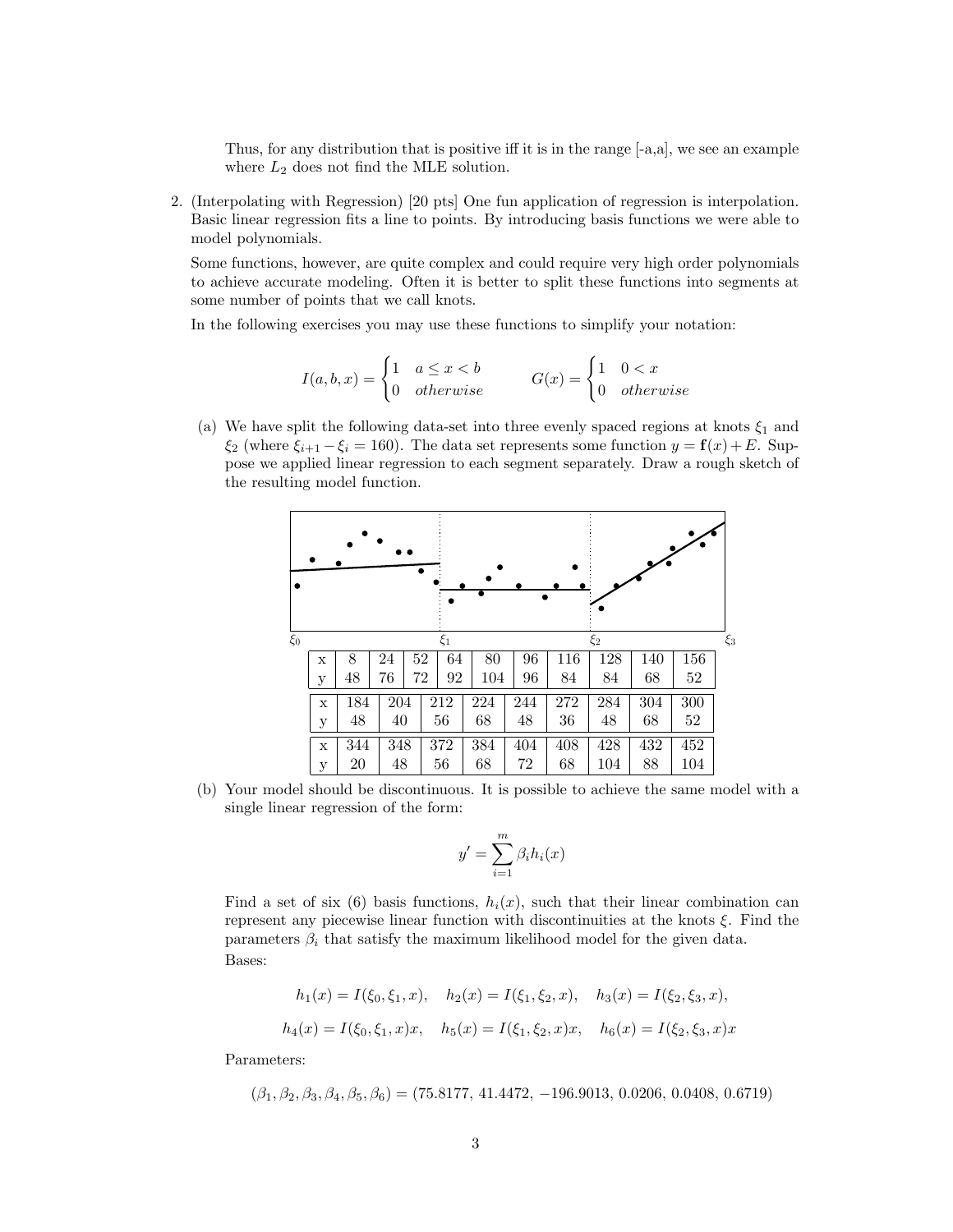(c) Generally, we do want our model  $y'$  to be continuous. Find a set of four (4) basis functions,  $h_i(x)$ , such that  $y' = \sum_{i=1}^{m} \beta_i h_i(x)$  can represent any continuous piecewise linear function that has discontinuous derivatives only at the knots. Estimate  $\beta_i$  and formulate a new  $y'$  that minimizes the squared residual error. Bases:

 $h_1(x) = 1$ ,  $h_2(x) = x$ ,  $h_3(x) = G(x - \xi_1)(x - \xi_1)$ ,  $h_4(x) = G(x - \xi_2)(x - \xi_2)$ 

Parameters:

$$
(\beta_1, \beta_2, \beta_3, \beta_4) = (80.3877, -0.0606, -0.1613, 0.7108)
$$

Other solutions were possible. Credit was deducted for not finding  $\beta$ s or constructing incomplete sets of bases. In particular, discontinuous bases can lead to discontinuous functions.

### Theoretical Analysis of Logistic Regression and Naive Bayes

[20 pts] In class and in Tom's draft chapter handout we showed that when Y is Boolean and  $X = (X_1 \dots X_n)$  is a vector of continuous variables, then the assumptions of the Gaussian Naive Bayes classifier imply that  $P(Y|X)$  is given by the logistic function with appropriate parameters W. In particular:

$$
P(Y = 1|X) = \frac{1}{1 + \exp(w_0 + \sum_{i=1}^n w_i X_i)}
$$

and

$$
P(Y = 0|X) = \frac{\exp(w_0 + \sum_{i=1}^n w_i X_i)}{1 + \exp(w_0 + \sum_{i=1}^n w_i X_i)}
$$

Consider instead the case where Y is Boolean and  $X = (X_1 \dots X_n)$  is a vector of *Boolean* variables. Prove for this case also that  $P(Y|X)$  follows this same form (and hence that logistic regression is also the discriminative counterpart to a Naive Bayes generative classifier over Boolean features).

#### Hints:

- 1. Simple notation will help. Since the  $X_i$  are Boolean variables, you need only one parameter to define  $P(X_i|Y=y_k)$ . Define  $\theta_{i1} \equiv P(X_i=1|Y=1)$ , in which case  $P(X_i=0|Y=1)$  $(1 - \theta_{i1})$ . Similarly, use  $\theta_{i0}$  to denote  $P(X_i = 1 | Y = 0)$ .
- 2. Notice with the above notation you can represent  $P(X_i|Y=1)$  as follows

$$
P(X_i|Y=1) = \theta_{i1}^{X_i} (1 - \theta_{i1})^{(1 - X_i)}
$$

Note when  $X_i = 1$  the second term is equal to 1 because its exponent is zero. Similarly, when  $X_i = 0$  the first term is equal to 1 because its exponent is zero.

$$
P(Y = 1|X) = \frac{P(Y = 1)P(X|Y = 1)}{P(Y = 1)P(X|Y = 1) + P(Y = 0)P(X|Y = 0)}
$$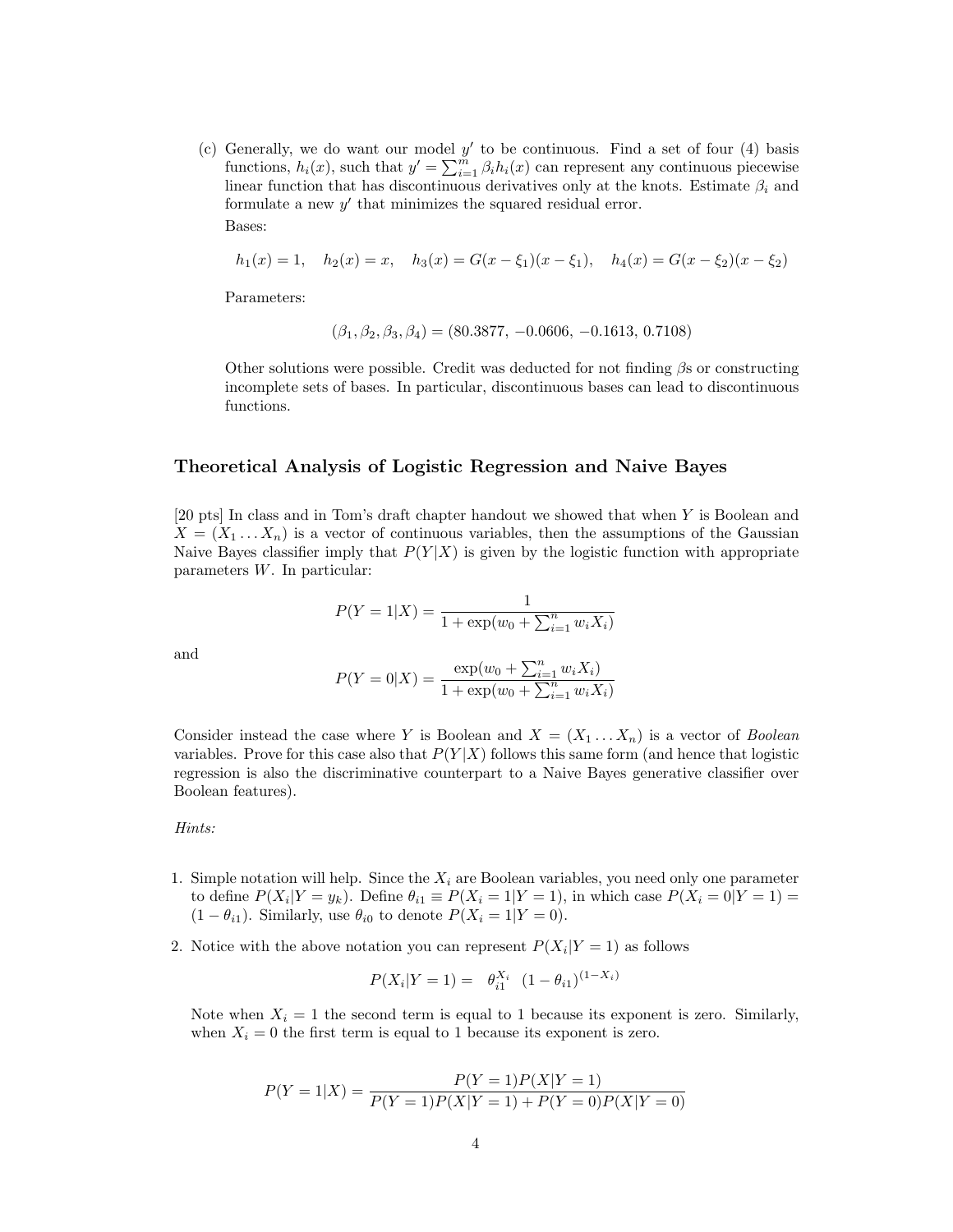$$
P(Y = 1|X) = \frac{1}{1 + \exp(\ln \frac{P(Y=0)P(X|Y=0)}{P(Y=1)P(X|Y=1)})}
$$
  
= 
$$
\frac{1}{1 + \exp(\ln \frac{1-\pi}{\pi} + \sum_{i} \ln \frac{P(X_i|Y=0)}{P(X_i|Y=1)})}
$$

Until now we are simply replicating the notation in Tom's chapter. We now expand the denominator term using the notation from Hint 2:

$$
\sum_{i} \ln \frac{P(X_i|Y=0)}{P(X_i|Y=1)} = \sum_{i} \ln \frac{\theta_{i0}^{X_i}(1-\theta_{i0})^{(1-X_i)}}{\theta_{i1}^{X_i}(1-\theta_{i1})^{(1-X_i)}}
$$
  
\n
$$
= \sum_{i} \ln \theta_{i0}^{X_i} + \ln(1-\theta_{i0})^{(1-X_i)} - \ln \theta_{i1}^{X_i} - \ln(1-\theta_{i1})^{(1-X_i)}
$$
  
\n
$$
= \sum_{i} X_i \ln \theta_{i0} + (1-X_i) \ln(1-\theta_{i0}) - X_i \ln \theta_{i1} - (1-X_i) \ln(1-\theta_{i1})
$$
  
\n
$$
= \sum_{i} X_i (\ln \theta_{i0} - \ln \theta_{i1}) + (1-X_i) (\ln(1-\theta_{i0}) - \ln(1-\theta_{i1}))
$$
  
\n
$$
= \sum_{i} X_i \ln \frac{\theta_{i0}}{\theta_{i1}} + (1-X_i) \ln \frac{1-\theta_{i0}}{1-\theta_{i1}}
$$
  
\n
$$
= \sum_{i} X_i \ln \frac{\theta_{i0}(1-\theta_{i1})}{\theta_{i1}(1-\theta_{i0})} + \ln \frac{1-\theta_{i0}}{1-\theta_{i1}}
$$

The final expression:

$$
P(Y = 1|X) = \frac{1}{1 + \exp(w_0 + \sum_{i=1}^n w_i X_i)}
$$

can be obtained obtained by setting the weights to:

$$
w_i = \ln \frac{\theta_{i0}(1 - \theta_{i1})}{\theta_{i1}(1 - \theta_{i0})}
$$

$$
w_0 = \ln \frac{1 - \pi}{\pi} + \sum_{i} \ln \frac{1 - \theta_{i0}}{1 - \theta_{i1}}
$$

### Programming Generative and Discriminative Classifiers

Discriminative classifiers learn the parameters of  $P(Y|X)$  directly, whereas generative classifiers instead learn the parameters of  $P(X|Y)$  and  $P(Y)$ .

In this exercise you are asked to implement and compare both types of classifiers. You may use any programming language you like (Matlab,  $C++, C, Java...$ ). All programming must be done from first principles. You are only permitted to use existing tools for simple linear algebra such as matrix multiplication/inversion. Do NOT use any toolkit that performs machine learning functions.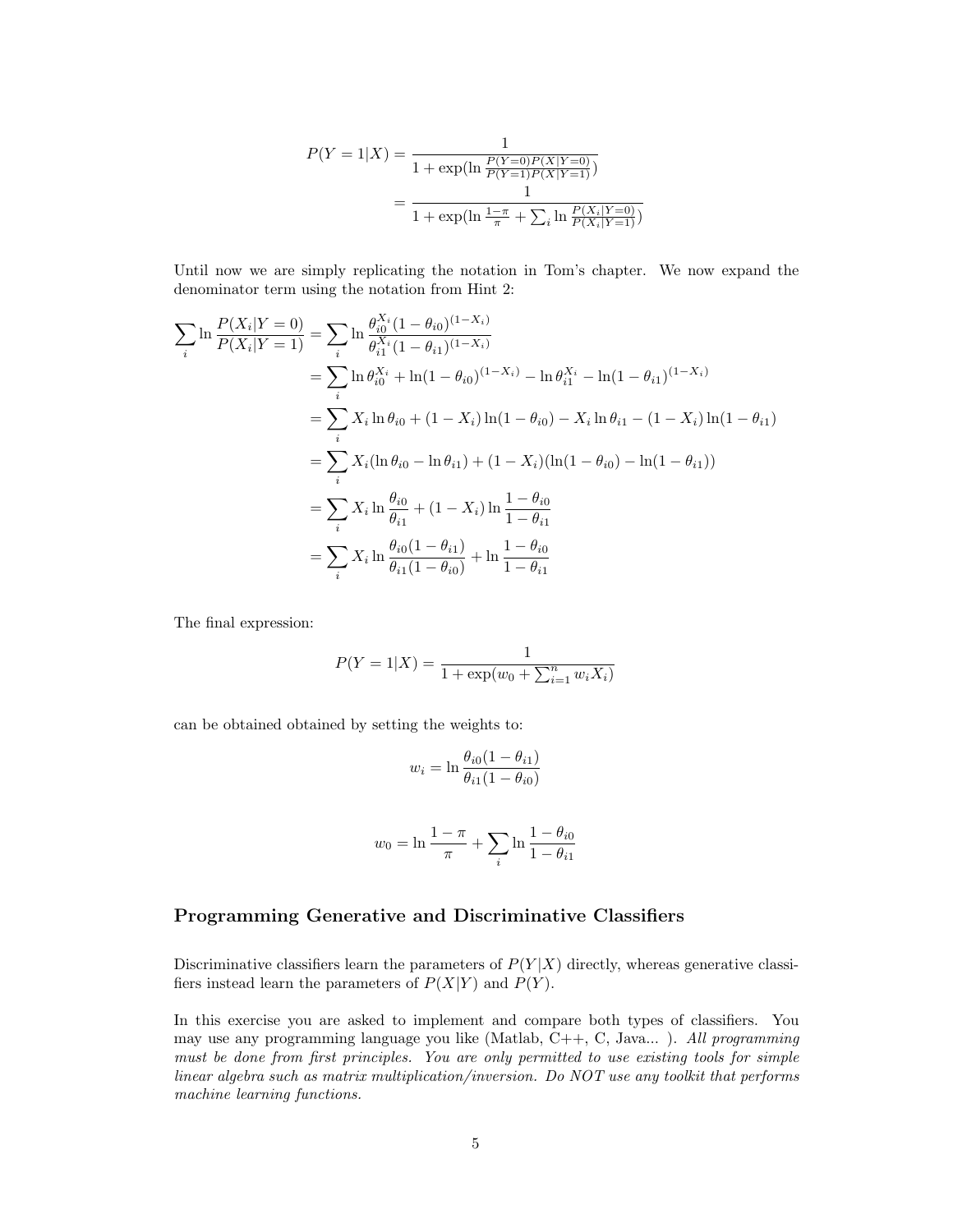For this assignment, please submit all answers and any plots that are requested in the following questions. Also, print out and clearly label any code you wrote for this assignment and append it to the back of your submission. We do not require comments, however the clarity of your code and explanations will affect how much partial credit we can give. We encourage you to discuss the questions, but you must write/submit your own code and your own answers.

The provided data has two real variables  $X_1, X_2$  and the boolean variable Y representing a class. Each line in the data files represents a data point  $(X_1, X_2, Y)$ .

Make a 2D plot  $(X_1, X_2)$  of "test-1", using different symbols for data points that belong to different classes.



- 1. (Naive Bayes) [9 pts] You may notice that given the class  $(Y)$ , the data follows a bi-variate normal distribution. For Naive Bayes, we make the assumption that  $X_1$  is conditionally independent of  $X_2$  given the class.
	- (a) Write the equation for the probability of some data point coming from class  $Y = 1$ i.e.  $P(Y = 1 | X_1 = x_1, X_2 = x_2).$

$$
P(Y = 1|X_1, X_2) = \frac{P(X_1, X_2|Y=1)P(Y=1)}{P(X_1, X_2|Y=1)P(Y=1) + P(X_1, X_2|Y=0)P(Y=0)}
$$
  
= 
$$
\frac{N(\mu_{11}, \mu_{12}, \sigma_{11}^2, \sigma_{12}^2)P(Y=1)}{N(\mu_{11}, \mu_{12}, \sigma_{11}^2, \sigma_{12}^2)P(Y=1) + N(\mu_{01}, \mu_{02}, \sigma_{01}^2, \sigma_{02}^2)P(Y=0)}
$$

- (b) Write a program that estimates the means and variances of the Gaussians, as well as  $P(Y)$  for each class. This program should yield all the information necessary to complete your equation in (a). Run this program on "train-1." (Use the maximum likelihood estimates for  $\mu$  and  $\sigma^2$ ).
- (c) Part of your program should estimate the two normal distributions that maximize the probability of the data. Submit one plot that shows the mean and the two standard deviation iso-contour for each Gaussian.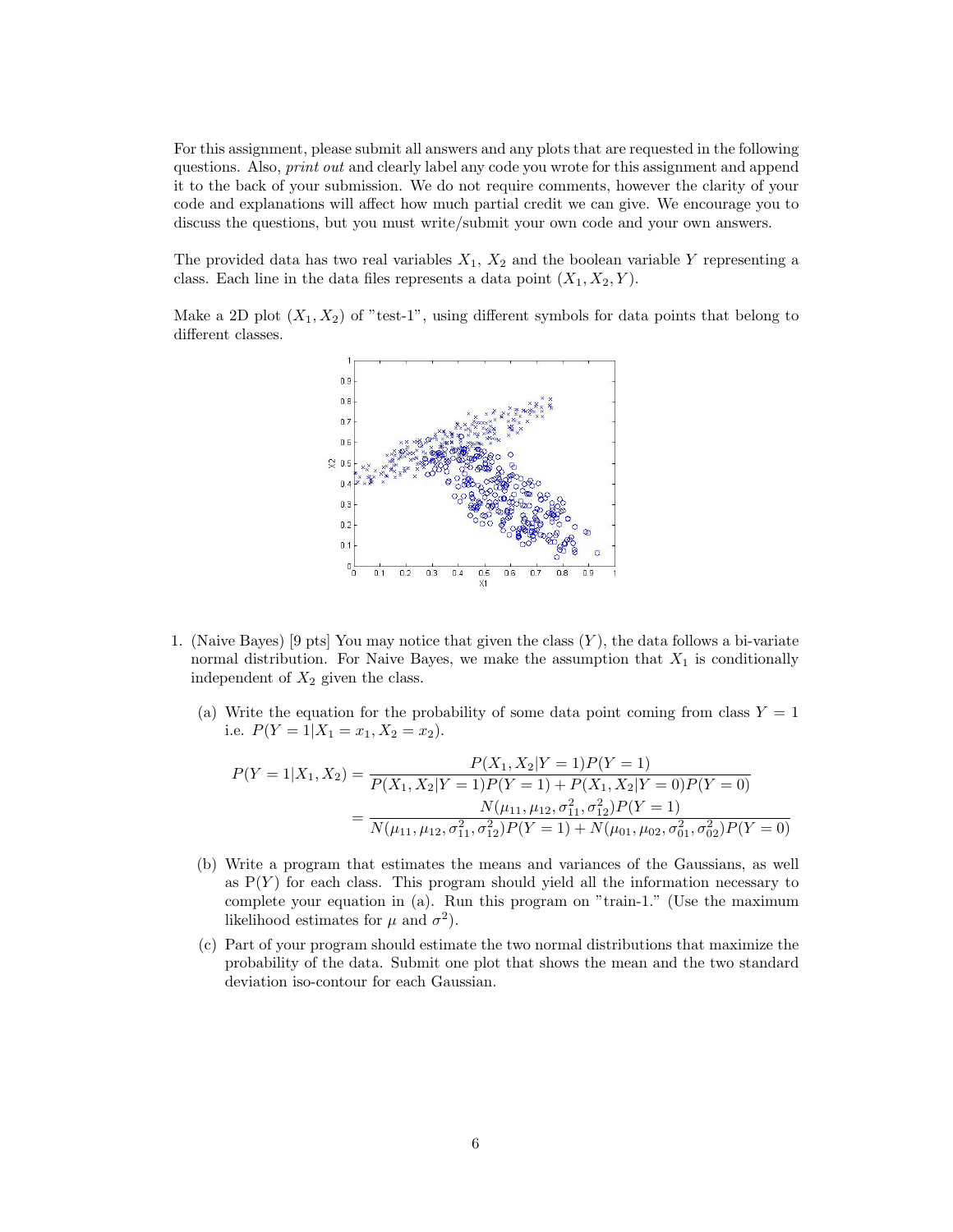

(d) Write a program that uses the parameters learned from "train-1" to classify the points in "test-1". Report your test error.

 $Accuracy = 87.8\%$  Test Error = 12.2%.

- 2. (Logistic Regression) [9 pts] Now, let us not make the conditional independence assumption and classify with Logistic Regression. For this exercise, use gradient descent as presented in (Ch. 3.2) of Tom's handout.
	- (a) Write a program that optimizes the weights  $w0, w1$  and  $w2$  to construct a logistic regression model of the data. In your program, set the step size  $\eta = 1 \times 10^{-6}$  and fix the number of iterations to 20000. (Perform exactly this number of iterations whether or not gradient descent converges).
	- (b) Train your program on "train-1" and report the learned weights.
	- (c) Write a program that uses the linear regression model to predict the class of the data based on observed  $(X_1, X_2)$ . Test it on "test-1". Report your test error.

Accuracy =  $89\%$  Test Error =  $11\%$ .

- 3. (Comparisons) [15 pts] Let us call Logistic Regression LR and Naive Bayes NB. So far, you have used the entire training set to train these classifiers. Suppose that less data was available. Limit your classifier to training on subsets of the provided training data. (e.g. 500, 1000, 1500 ... 10000.) Retrain LR and NB on subsets of "train-1" data and observe their performance on "test-1". To reduce needless variance in your experiment, be sure to use the same training data subsets (not just random subsets of the same size) to train both LR and FB.
	- (a) Construct a single plot showing the accuracy of each classifier as it depends on the number of training examples.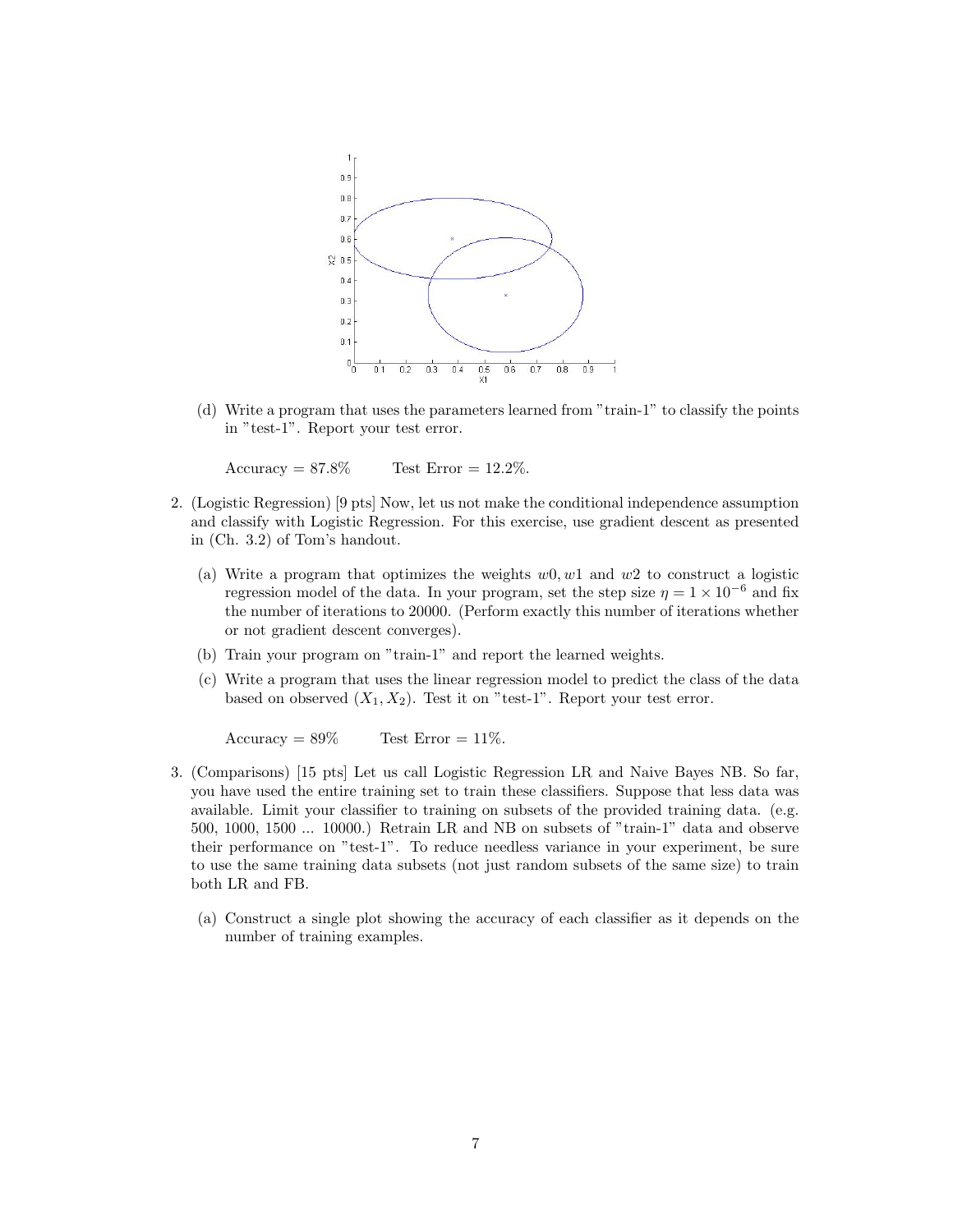

(b) What do you notice about the relationship between classifier accuracy and the number of available data points?

The Naive Bayes classifier performs significantly better than logistic regression with a small set of data. While the performance of NB does not improve much, Logistic Regression steadily improves in accuracy with added data. At the limit, LR converges to a greater accuracy than Naive Bayes.

- (c) Make a short list of observations about LR and NB that you have made throughout this exercise. Using knowledge from class/experience in programming and understanding of the assumptions briefly describe the causes for the differences you observe. (1-2 sentences per observation).
	- LR does not assume conditional independence of features and hence has the potential of yielding a better model (when the features are not conditionally independent).
	- LR performs gradient descent to get a solution and therefore for sparse data, many solutions can be optimal. (Not multiple minima, just one large minimal space). Only with sufficient data does it converge to a good predictive model.
	- Naive Bayes makes the Gaussian assumption. Therefore, for normally distributed data, it can quickly calculate a good predictive model.
	- Gradient descent (LR) requires many iterations to converge. It is significantly slower than the single linear calculation performed for Naive Bayes. How fast do you think conjugate gradient would be?
- 4. (Full Bayes) [2 pts Only if you have free time] Without making the conditional independence assumption, it is still possible to train a Bayesian classifier. Suppose that  $X_1$  is not conditionally independent of  $X_2$  given the class (i.e. you can't assume  $p(X_1|X_2, Y)$  =  $p(X_1|Y)$ ).
	- (a) Write the equation for the probability of some data point coming from class  $Y = 1$ i.e.  $P(Y = 1 | X_1 = x_1, X_2 = x_2).$
	- (b) Duplicate and modify your Naive Bayes classifier to reflect this changed formula. Train your classifier on "train-1." It should learn  $P(Y)$ , the means and the full covariance matrices for the Gaussians.
	- (c) Plot the mean and 2 SD iso-contour for each Gaussian. How does your plot compare to Naive Bayes?